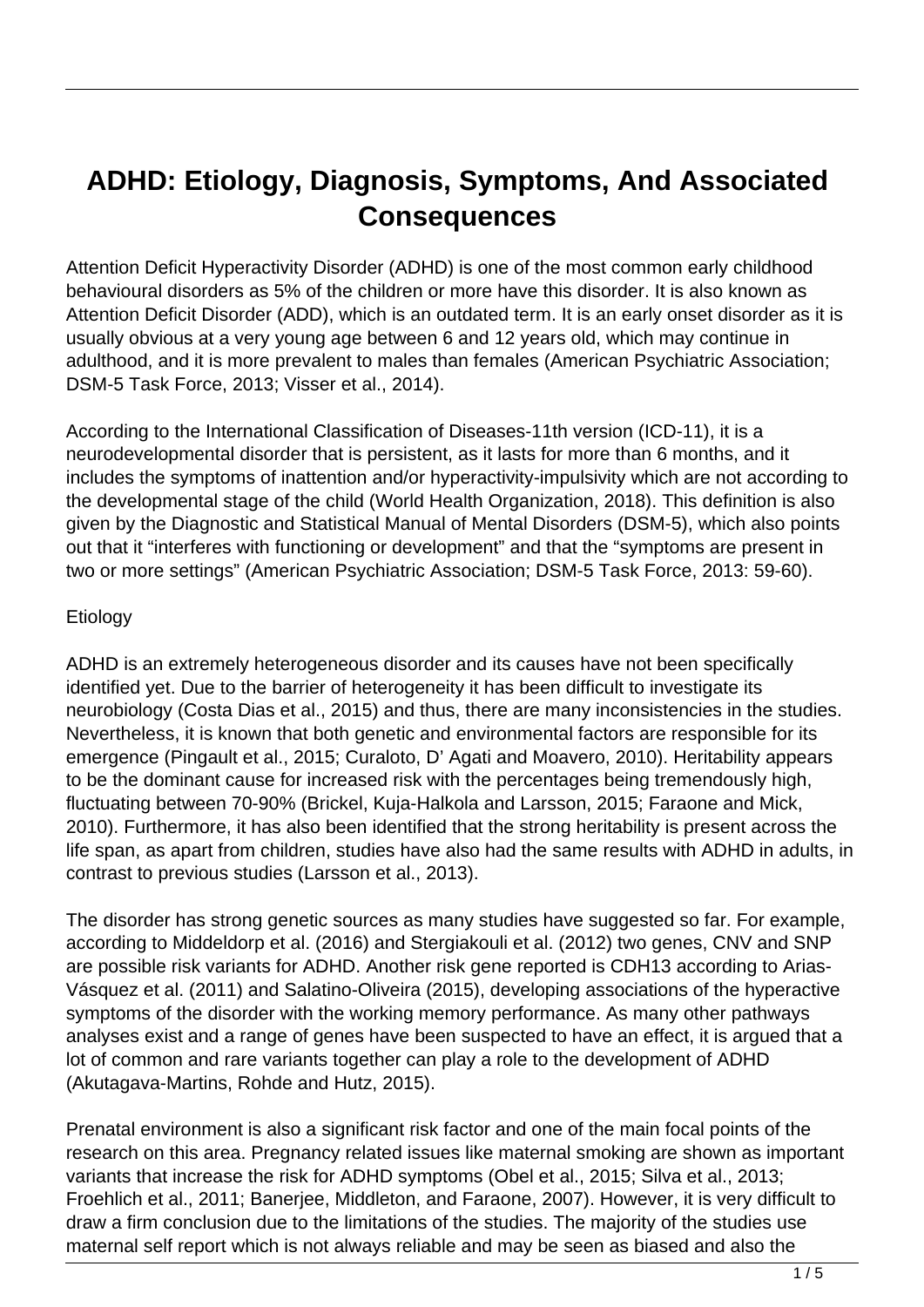correlation between the disorder and smoking may have genetic roots (Obel et al., 2015; Froehlich et al., 2011). In addition, exposure to environmental smoking and nicotine replacements, which can be possibly used as self-treatment of ADHD, can make the results even more complex (Han et al., 2015; Obel et al., 2015).

Alcohol is another common risk factor evident in the literature. Even though there are both positive and negative studies for this argument, due to different measures and small samples (Froehlich et al., 2011), according to a Korean study by Han et al. "alcohol consumption in pregnancy increased the prevalence of ADHD by 1.55 times" (2015:166). Antidepressants during pregnancy is a controversial subject among researchers as well, with some of them supporting 38% increased risk (Morales et al., 2018) while others proposing that it is not the medication itself but the need for it, meaning that maternal psychiatric disorders is the real risk factor (Man et al.,2017; Castro et al., 2016; Clements et al., 2015). Moreover, illegal drugs, toxins and even caffeine are reported in several pieces of research (Froehlich et al., 2011; Banerjee, Middleton, and Faraone, 2007) whereas insufficient levels of mother's vitamin D can increase the risk as well (Morales et al., 2015).

Birth and delivery complications are also a potential link to Attention Deficit Hyperactivity Disorder. Primarily, preterm labor, low birth weight and cord collapse are highly explored by a large body of research, concluding that they could possibly add to the risk and that every week is important for the fetal growth (Sucksdorff et al., 2015; Van Dyk et al., 2014; Silva et al., 2013), whilst birth by caesarean section needs to be further examined (Curran et al., 2014). Moreover, maternal stress, intensive care stay and long separation from the mother, insufficient breastfeeding period and early traumatic events are considered to be equally important (Van Dyk et al., 2014; Froehlich et al., 2011). Other postnatal environmental factors such as diet and nutrition have recently been related to the high prevalence of the diagnosis (San Mauro Martín, 2017) even though food additives are not likely to cause ADHD (Banerjee, Middleton, and Faraone, 2007).

To sum up, understanding all the inconsistencies due to methodological issues and the inconclusive evidence due to small sample sizes and any other limitations, all the above genetic and environmental elements have been more or less connected to ADHD over the years and many more, like rejecting parental styles and high criticism, have been discussed through the literature (Musser et al, 2016; Storebø, Rasmussen and Simonsen, 2013). However, the next matter of greater significance is to examine which are the core features and symptoms of this disorder in order to achieve better identification.

## Diagnosis and Symptoms

According to the Diagnostic and Statistical Manual of Mental Disorders (American Psychiatric Association; DSM-5 Task Force, 2013), Attention Deficit Hyperactivity Disorder's primary features are inattention and hyperactivity-impulsivity. According to the criteria, there are three subtypes: the predominantly inattentive type, the predominantly hyperactive/impulsive type and the combined one which shares characteristics from both categories.

The DSM-5's predominantly inattentive type cannot focus on activities and pay attention to details while they seem often abstracted and inclined to forget as well. All the above have as a result their losing of things, making frequent mistakes, not being able to carry particular tasks, being unorganized and having ineffective time control and prioritization. Thus, in line with the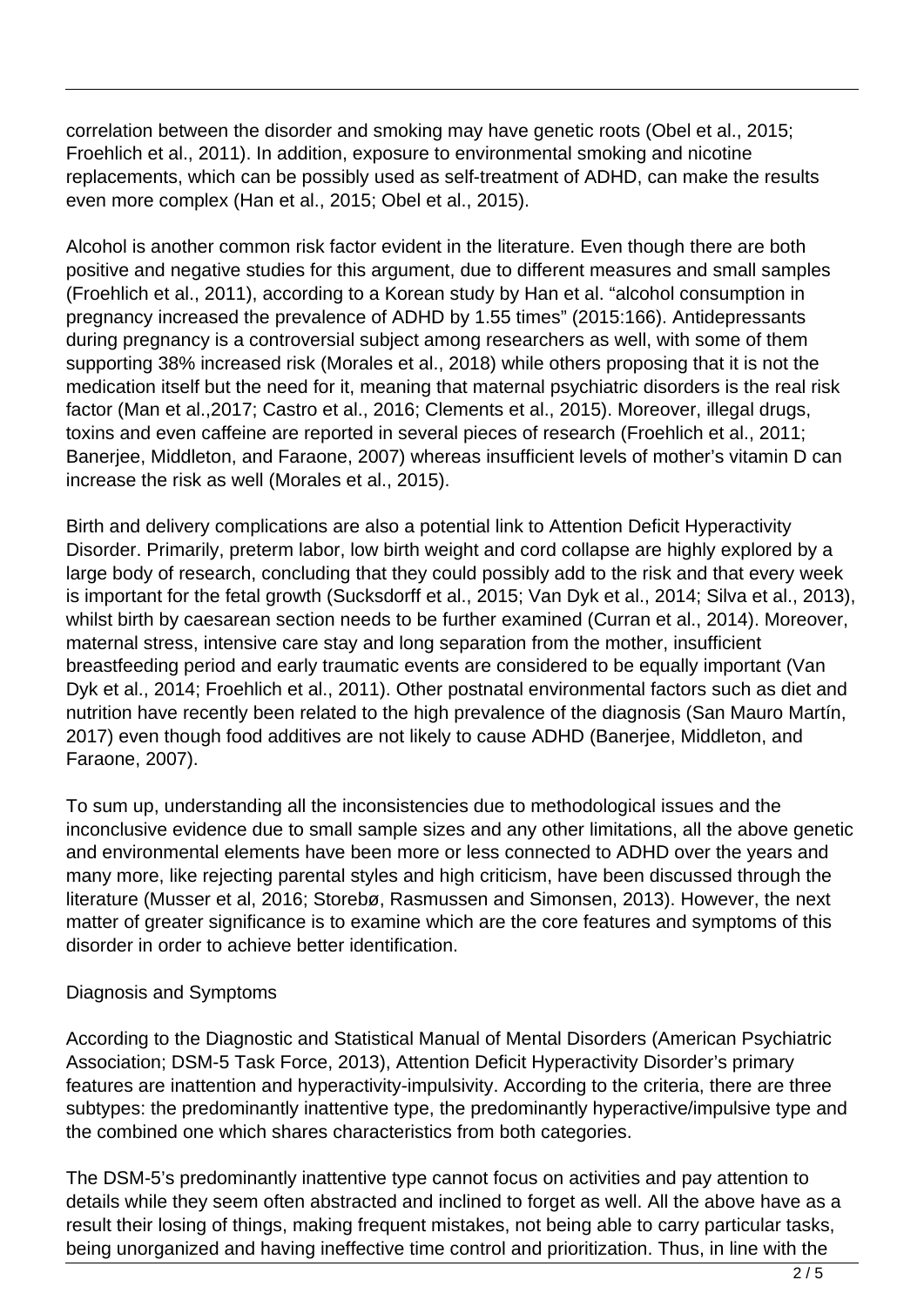manual, there are harmful consequences on their social and academic life. Not being able to follow guidelines, to prepare and submit school work on time or making too many mistakes and having difficulty in spending long time reading are only a few direct effects.

The predominantly hyperactive/impulsive type struggles with motor control like sitting on a chair or standing still while waiting. They often face problems with remaining quiet and silent and have a sense of restlessness and impatience. They seem unable to follow rules of appropriateness in certain settings or in a conversation and they tend to run and climb when this is not expected. As the DSM-5 proposes, again these features collide with their public image as they cannot attend lessons and business meetings properly or moderate their talking and in general engage to activities in a way that is socially accepted. In addition, they present faulty decision making as they lack prior reflection on the possible outcomes (American Psychiatric Association; DSM-5 Task Force, 2013).

## Associated Consequences

As it has already been mentioned, the development of children and adults with ADHD may have negative manifestations to their daily life and their overall reality as human beings. One of the main secondary outcomes of the disorder is academic performance and learning difficulties due to the lack of motivation and cognitive skills (Birchwood and Daley, 2012). Because of the inattentive element of the disorder, children experience issues with spelling and maths among others (Costa et al., 2014). As stated by teachers, ADHD adolescents tend to turn in 12% fewer homework assignments, a fact that is directly affecting their grades (Langberg et al., 2015).There is often an overlap between behaviour problems and language impairment, which is also the case here. Most children with ADHD are identified with language or communication needs concerning primarily the semantic and pragmatic aspects of language (Helland, Helland and Heimann, 2012). Those difficulties many times remain masked and their identification is crucial.

Social functioning is also a usually impaired skill in ADHD individuals. Distorted perception (Fuermaier et al., 2017), feeling withdrawn, reserved and inhibited (Marshall et al., 2013; Tye et al., 2013) and high levels of self-restrain (Jarrett, 2016) on the one hand and overt aggression on the other (Marshall et al., 2013), may explain why ADHD children have been identified as being both the victims and the bullies towards their peers (ŽIc Rali?, Cvitkovi? and ŠIfner, 2016). The elevated risk for these children for unfair treatment and harassment at the same time shows that when they experience aggressive attitudes, either verbally or physically, due to their social deficits, they react with the exact same behaviour (ŽIc Rali?, Cvitkovi? and ŠIfner, 2016). Behaviour problems, however, may be evident to those children because of their inability to build expectations about a new setting they enter, having as a result inappropriate actions (Van Hulst et al., 2017).

Apart from the academic and social aspect, sleep problems are found to be also one of the secondary consequences of the disorder. Lycett et al. (2014), in their cohort study presented that sleep difficulties in children with ADHD may be persistent and cause additional conditions like problems expressing their emotions or even lead to a more severe display of the disorder. The concerning issues are that children refuse to accept going to bed and when they eventually do, they face several matters like nightmares and other disturbances and they have trouble getting a calm full night's sleep (Hvolby, 2014; Kirov and Brand, 2014). Specifically, except for resisting falling asleep and being afraid of the darkness, they may also frequently move, sweat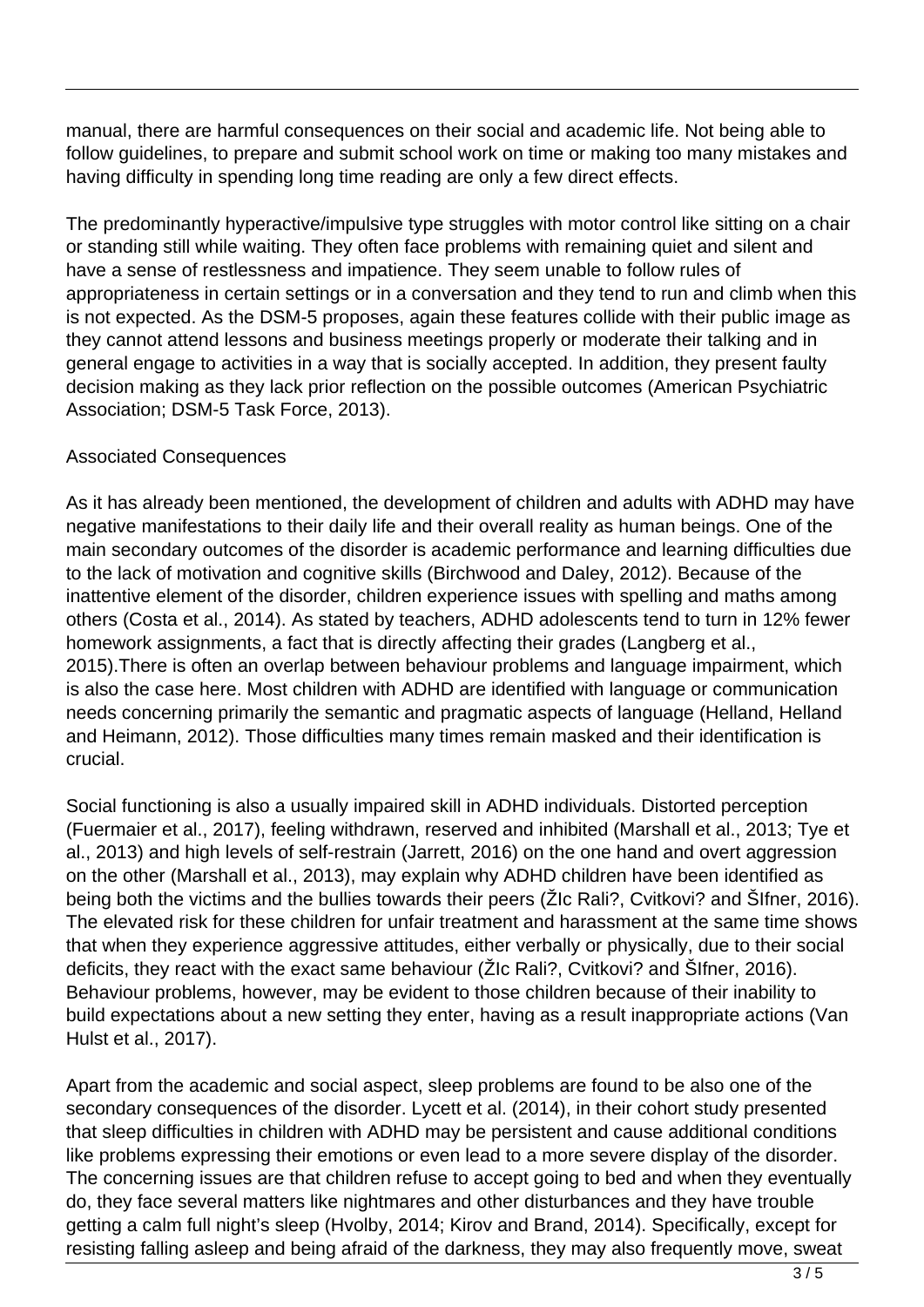while sleeping or even sleepwalk (Kirov and Brand, 2014).

The importance of a peaceful and uninterrupted sleep is known to help with memory, emotional control and various key skills of development (Kirov and Brand, 2014). Therefore, the treatment of sleep disturbance is not only recommended but it can also be beneficial for their life and behavioural status (Hvolby, 2014; Kirov and Brand, 2014). However, it should be noted that some of the effects are also result of the medication itself. Interestingly, Kirov and Brand's review (2014) discussed that in children with the combined subtype sleep problems are even more prevalent and Hvolby (2014) pointed out that the association between sleep and the disorder is bidirectional.

A central related feature of the disorder is emotional dysregulation (Shaw et al., 2014; Van Stralen, 2016).Difficulties with emotional control and internalizing and externalizing behaviours such as gloom, melancholy or aggressiveness are associated with ADHD (Van Stralen, 2016). Apart from the lack of controlling their emotions, unconscious mind-wandering is troubling people suffering with ADHD in their everyday life (Seli et al., 2015). One more factor affecting their daily activities is low working memory. Impaired encoding processes is a well-documented issue among ADHD individuals (Lenartowicz et al., 2014; Kim et al., 2014) while low working memory seems to be a stronger predictor than behaviour for academic underachievement (Simone, 2017) as children are not able to store and process data for a certain duration having as a result losing them (Orban, 2017).

Another commonly related condition, often seen as having a bidirectional link with ADHD, is obesity and lack of exercise (Khalife et al., 2014). The authors after conducting a longitudinal research, state that "childhood ADHD symptoms prospectively predict adolescent obesity" and "physical inactivity" (Khalife et al., 2014: 430). The explanation given is that, due to the inattentive characteristics, children are not able to engage and concentrate in such activities and thus, they end up gaining more weight. Consequently, a recommendation for an emphasis on physical education in schools but also monitoring the weight of ADHD children from an early age is the closing remark of the study (Khalife et al., 2014). Accordingly, Cortese et al. (2016), with a systematic review and meta-analysis, support this view, noting that the prevalence of obesity in participants with ADHD had an increase between 40 and 70% and that it starts from early childhood.

Following weight gain and physical inactivity, a commonly associated effect that can also be a cause for the above is motor impairment. Poor motor skills seem to be increasingly linked to the disorder, as ADHD children need more planning time especially when decisions are made or complicated tasks are required (Kaiser, 2015). Motor deficits tend to be more severe for children of the inattentive type (Kaiser, 2015), while many pieces of research disagree with the association of ADHD and motor problems because of the co-occurrence of developmental coordination disorder (Goulardins et al., 2017). Due to motor impairment, children with ADHD are facing handwriting and letter legibility difficulties. Speed of writing, as well as the effectiveness of medication, still need further research (Brossard-Racine et al., 2012).

Accidents are commonly associated with ADHD through the literature. Reckless driving, speeding and careless mistakes create the profile of a lot of ADHD drivers, who can end up causing transport accidents (Madaan and Cox, 2017; Chang et al., 2014). The increased frequency of driving errors, along with the high numbers of traffic violations, in comparison to healthy individuals, are related to their visual inattentiveness, even though they themselves